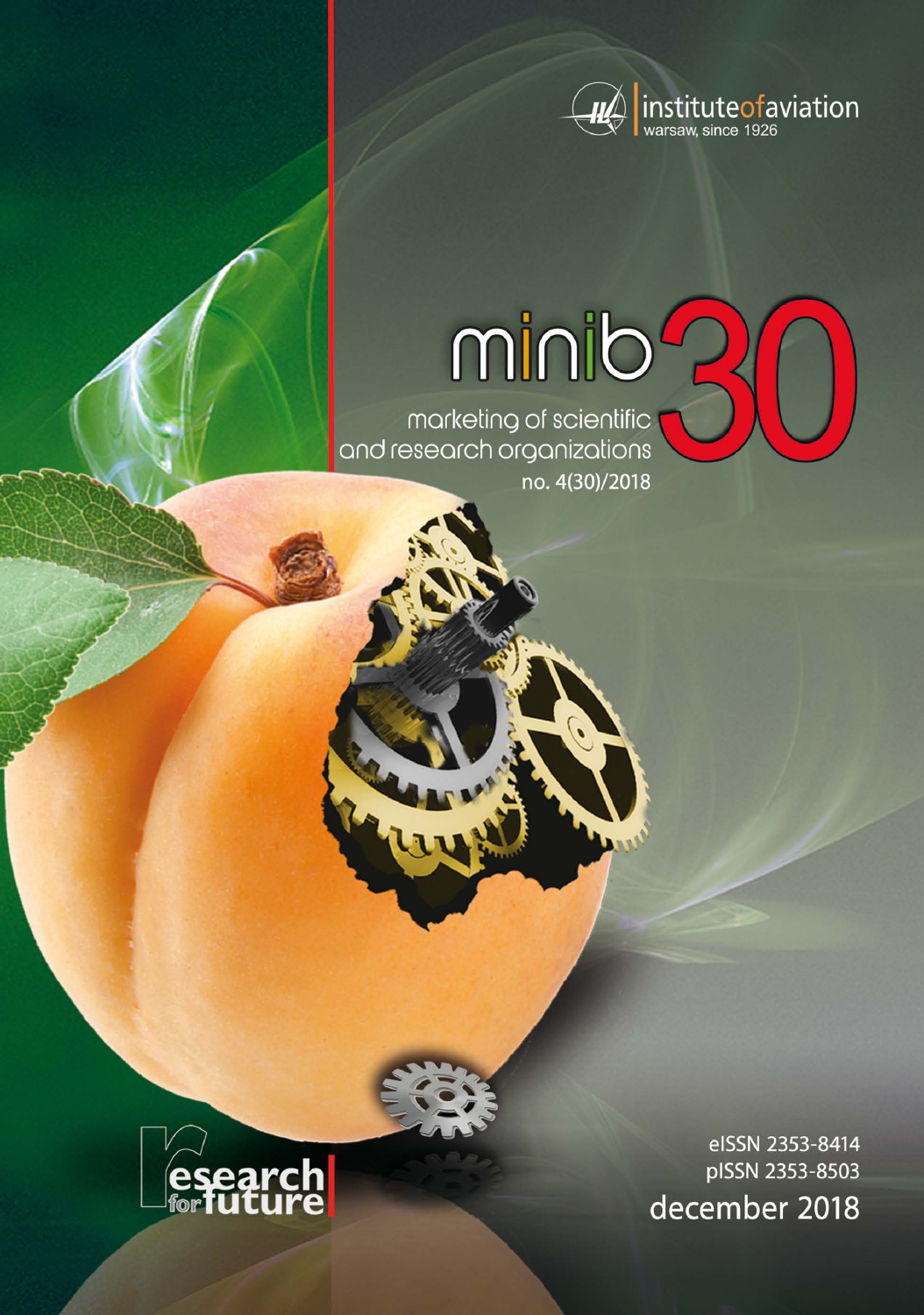

## *DETERMINANTS OF STUDENT GOVERNMENTS' PROMOTIONAL ACTIVITY*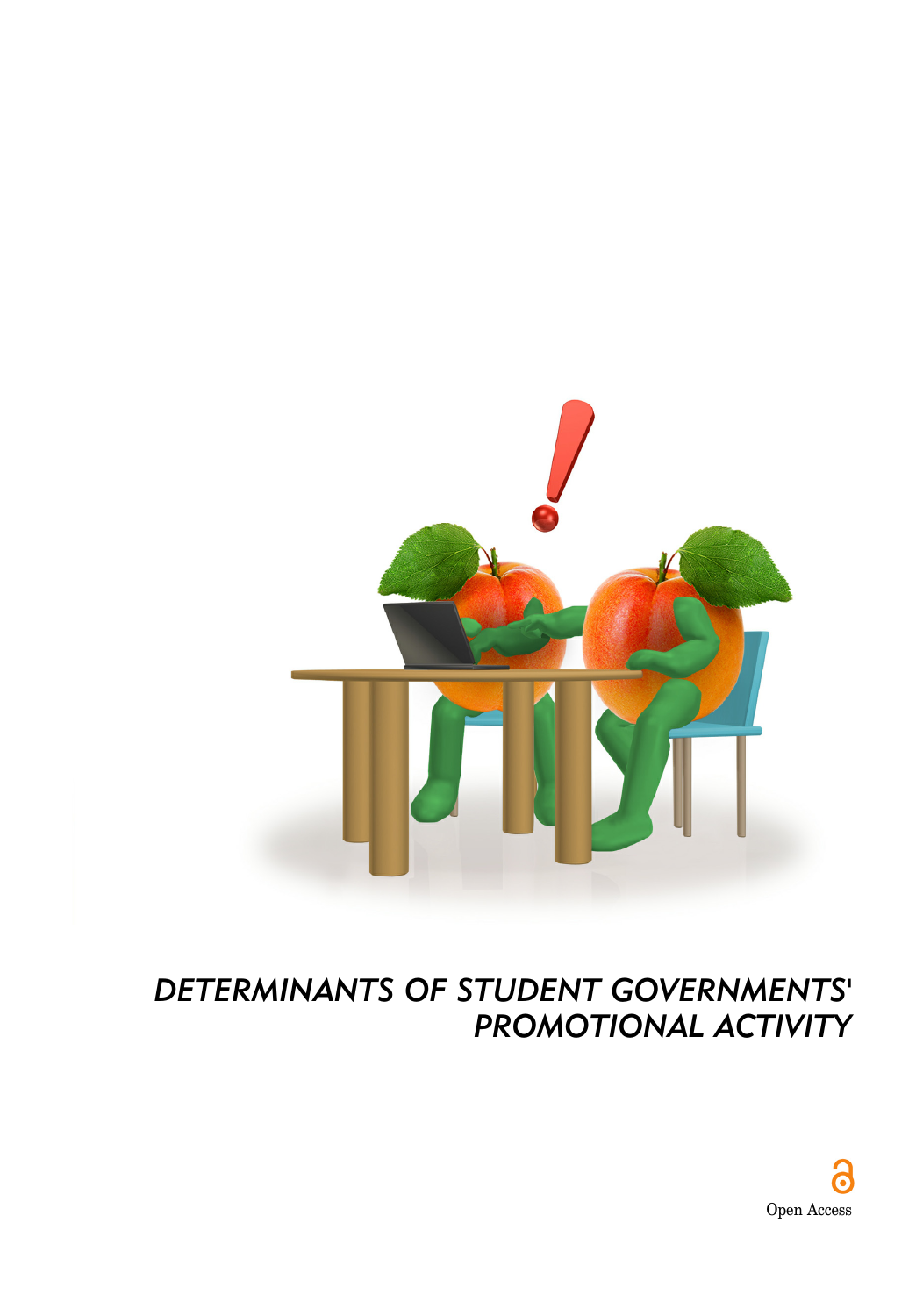## DETERMINANTS OF STUDENT GOVERNMENTS' PROMOTIONAL ACTIVITY

mgr Justyna Bryk Rzeszów University of Technology Faculty of Management jbryk.praca@gmail.com dr hab. Marcin Gębarowski Kraków University of Economics Faculty of Commodity Science and Product Management, Department of Process Management marcin.gebarowski@uek.krakow.pl DOI: 10.14611/minib.30.12.2018.10



The subject of marketing activity of students' governments hasn't been present in scientific literature up till now. There have been only few publications devoted to chosen areas of functioning of students' organizations. However, they generally skipped the promotional dimension. In association with this, the goal of this article is partially filling the existing gap by highlighting the factors which determine the effects achieved when students' governments communicate with the environment. On the basis of own participatory observations and experiences gathered during many years of participating in the work of the student government of a Polish university, the authors have identified three main determinants of efficient marketing communication of students' governments. Among these three factors there are: the attitude and engagement of students, the choice of contents and promotion tools (forming the system of communicating with the environment), the available financial resources. Each of the three mentioned elements has been presented in detail. Among others, the typology of people engaged in promotional activity of students' organizations has been presented. Also, the contents that should be conveyed to diversified groups in the environment of students' governments have been defined. Taking into consideration the fact that this paper is the first work of its kind devoted to the promotional activity of students' governments, it serves as an introduction to the subject areas and may constitute a basis for deeper exploration of the subject in future theoretical and research works.

Keywords: marketing, promotion, students, students' attitudes, student government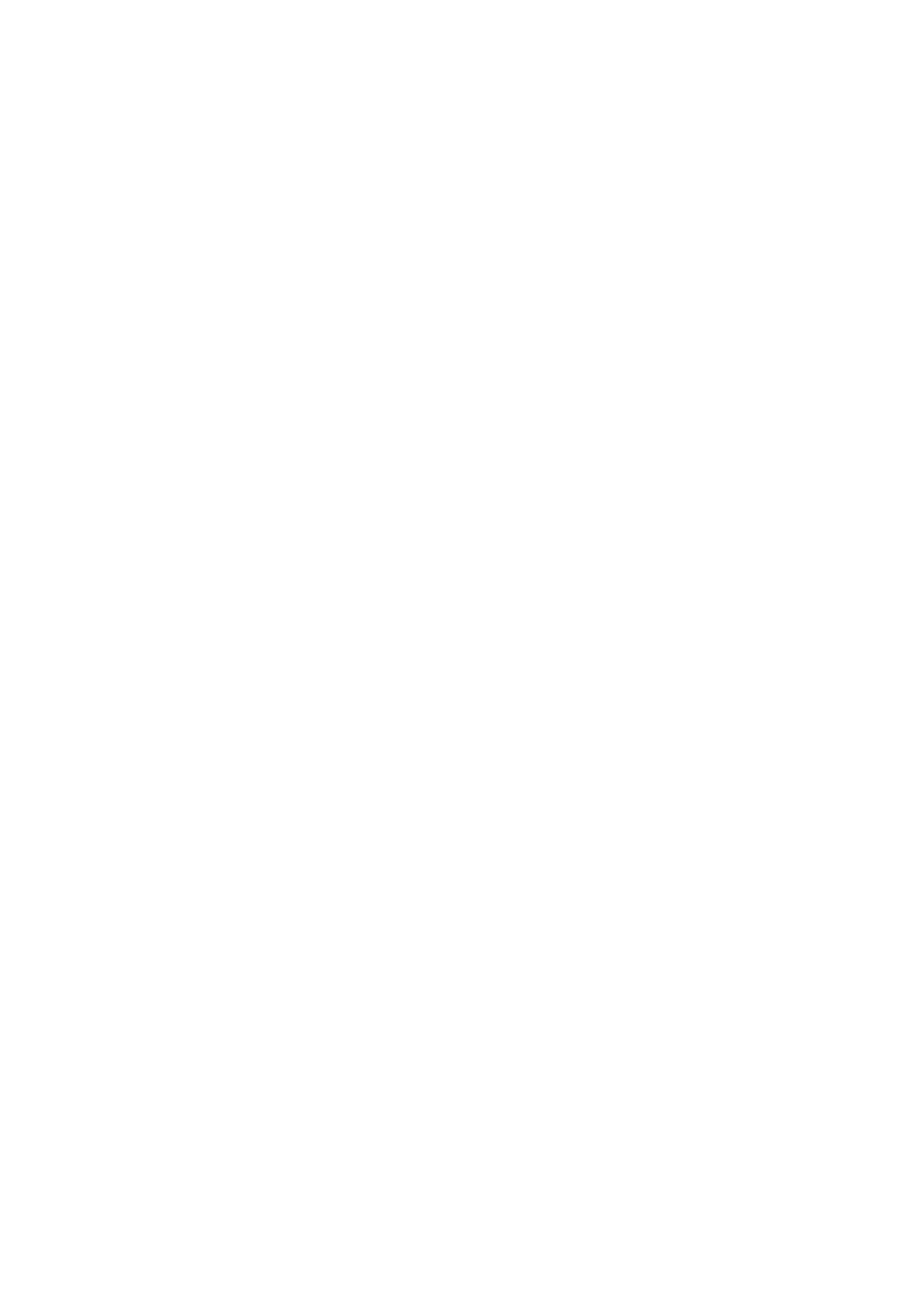## Introduction

In this work attention is focused on students' governments, perceived as organizations which similarly as typical market entities have to conduct marketing activity, including promotional activity<sup>1</sup>. The efficiency of this activity is desirable on many planes, including mainly in the dimension of having an image confirming trust and effectiveness of activity making it possible to represent the student community in contacts with various groups in the environment (among others, university authorities, sponsors, other students' organizations), as well as to acquire new members from the group of people studying at universities.

Students' governments operate within particular frameworks defined by legal regulations, universities' statutes and own regulations. The personal composition of students' governments — due to limited duration of studies — gets changed completely every few years. In most cases the promotional activity of students' governments is coordinated by young people without experience in managing students' organizations. They also have no knowledge from the area of marketing. Moreover, students' initiatives are implemented on the basis of volunteer work. Thus, it is not possible to apply such forms of motivating and holding students accountable for not carrying out their duties diligently, or at all, like companies do with regard to their employees. As a result, it is possible to assume that the dimension of marketing functioning of students' governments — compared to typical market entities — has its specific character. For this reason the goal of this article is highlighting the determinants of the results of promotional activity of students' governments. It is an intention of the authors to identify basic challenges that organizations representing students face in the sphere of efficient conduct of marketing communication.

The thoughts presented in this article are the results of observations made by the authors in association with their engagement, during their studies (in various periods), in the students' government of one of Polish universities. Some of the presented conclusions have been also formulated in the MA thesis titled "Proces zarządzania marką organizacji studenckiej — złożoność, uwarunkowania, efekty"(The process of managing the brand of a student organization — complexity, conditions and effects)2.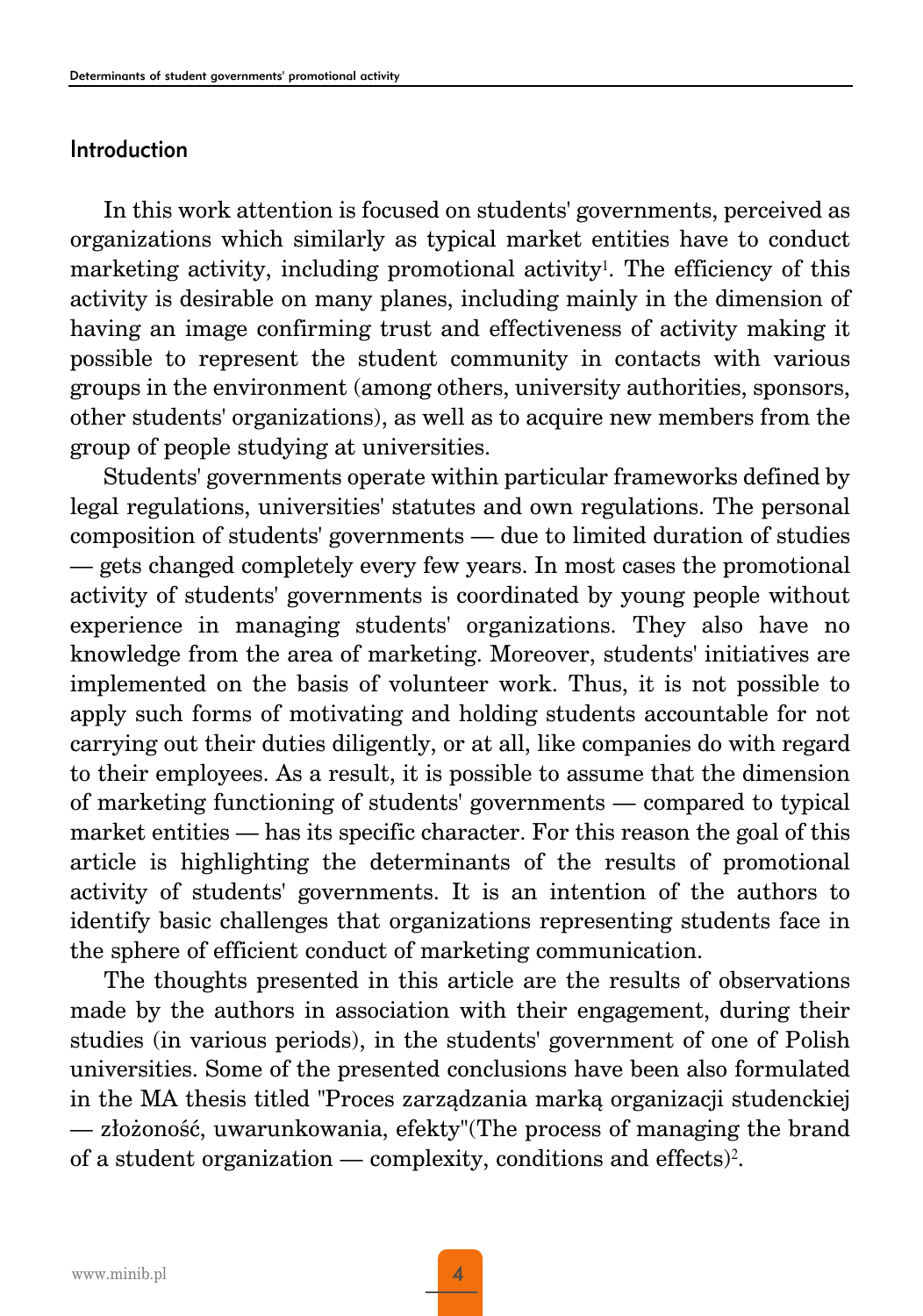## The issue of the activity of students' governments in scientific literature

The issue of the activity of students' governments has been discussed in Polish scientific literature to a limited extent. Even though the functioning of these organizations was discussed already in the previous era (Pustelnik and Wołoch, 1976), after the social-systemic transformation of the 1990's little attention was devoted to the subject. There have been only few publications referring directly to students' governments, showing: the influence of organization on the process of university management (Bielecki, 2010), structure of students' governments and the scope of their functioning (Grzonka, 2012), the students' approach to engaging in works of the selfgovernment organizations representing them (Muś and Depta, 2017), publishing activity under conditions of censorship (Centek, 2016), adaptation of students "who have been internally displaced" (e.g. refugees from areas hit by war) in the academic community thanks to activity in students' governments (Krashchenko, Sorokina and Degtyarova, 2017).

World literature devoted to the discussed academic entities is much broader. In work by foreign authors the participation of students in the activities of their students' governments has been related to various aspects — including, among others, the development of academic self-government (May, 2010); the process of choosing the authorities of an organization (Oxendine, 1997; Lewis and Rice, 2005; Tilton, 2008), relations between academic activity and future political engagement (Fendrich and Turner, 1989; McFarland and Starmanns, 2009; Saha and Print, 2010), engagement and influence of students' representatives on university management (Miller and Nadler, 2006; Lizzio and Wilson, 2009; Planas et al. 2013), satisfaction from studying (Abrahamowicz, 1988), ethical issues (Golden amd Schwartz, 1994), the development of organization members' competences (Cuyjet, 1994; Aymoldanovna et al., 2015; Dorozhkin, Zaitseva, Tatarskikh, 2016), equal treatment in students' governments and the participation of women in actual organization management (Miller and Kraus, 2004), differences occurring at universities from various countries (Pabian and Minksová, 2011). It is worth pointing out here that also in world literature it is possible to find references to students' governments at Polish universities (Antonowicz, Pinheiro and Smużewska, 2014).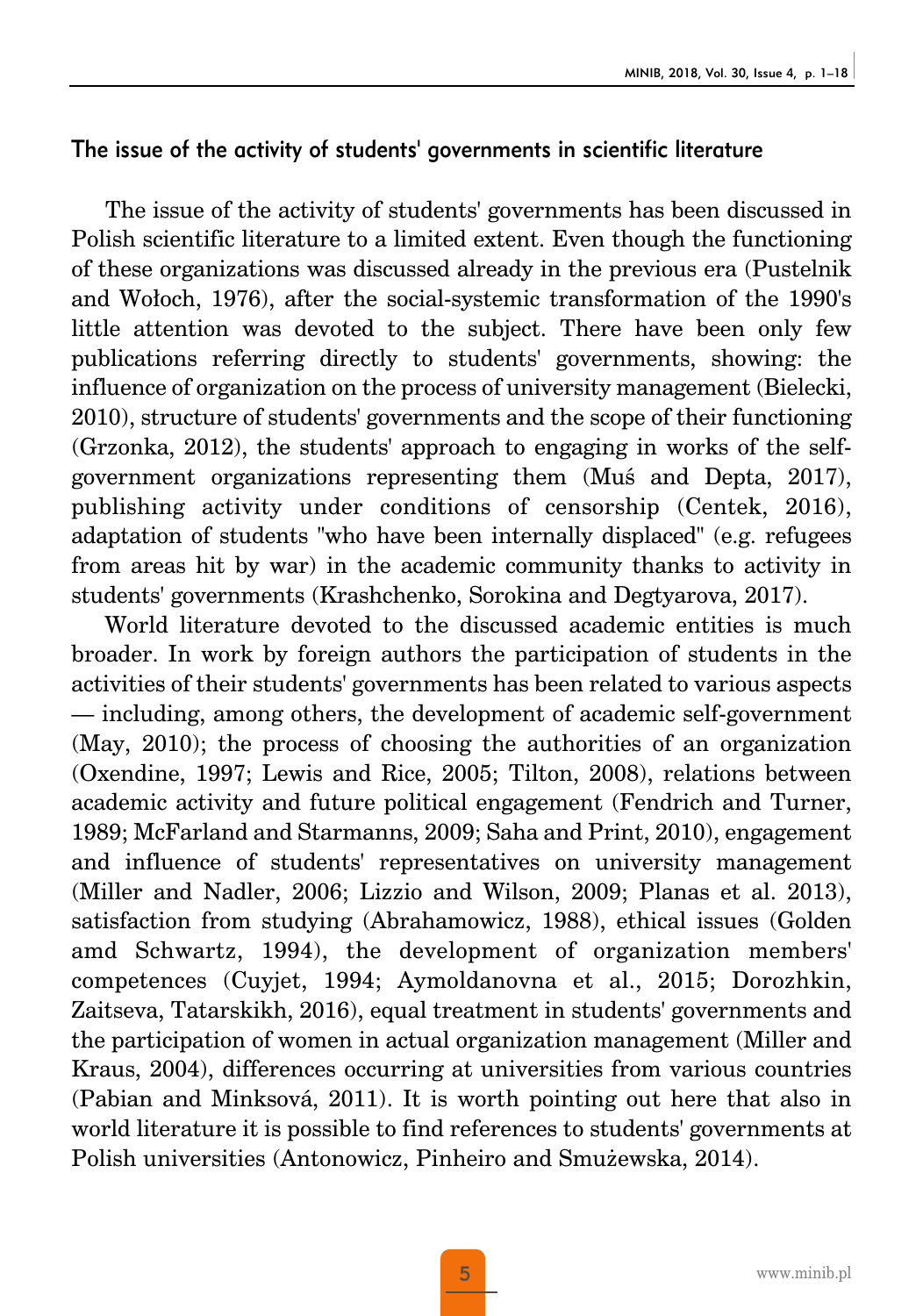A review of literature devoted to students' self-governance reveals a gap — visible particularly in Polish scientific literature. This gap should be filled by works taking into consideration the diversified aspects of the activities of organizations representing students, including, above all, the dimension of student governments' promotional activity, which up till now has been completely disregarded.

## The significance of students' governments in the system of Polish higher education

The scope of competences of students' governments in Poland and their internal structures are defined by the law and statutes of particular universities, as well as internal regulations of students' governments and years of practical experience. What is a crucial legal act for the considered organizations is the act from July 27, 2005 on higher education (Journal of Laws 2005 Number 164 position 1365 with latter changes). Pursuant to article 202, paragraph 1 and 2 of the act, students from first and second cycle studies and students from uniform Master's studies run by a university form students' government and its bodies are the representatives of all people studying at the university. In the legal sense the democratic character of students' governments and their durability should be recognized as indisputable. What illustrates this thesis is the fact that by law every student of a particular university becomes a member of students' government and cannot renounce his membership. At the same time the law doesn't allow "people from the outside" to become members of students' government. In light of the law students' government satisfies the requirement of functioning outside the structure of state administration understood as the lack of subordination to the institutions of the state apparatus, but not necessarily independence in financial terms (Dańczak, 2015). According to the provision from article 202, paragraph 3 of the aforementioned bill, students' government operates on the basis of this bill and on the basis of the regulations adopted by the university legislative body, which define the rules of organization and mode of operation of the organization, including the kinds of collective and single-person bodies, the methods of choosing the members of these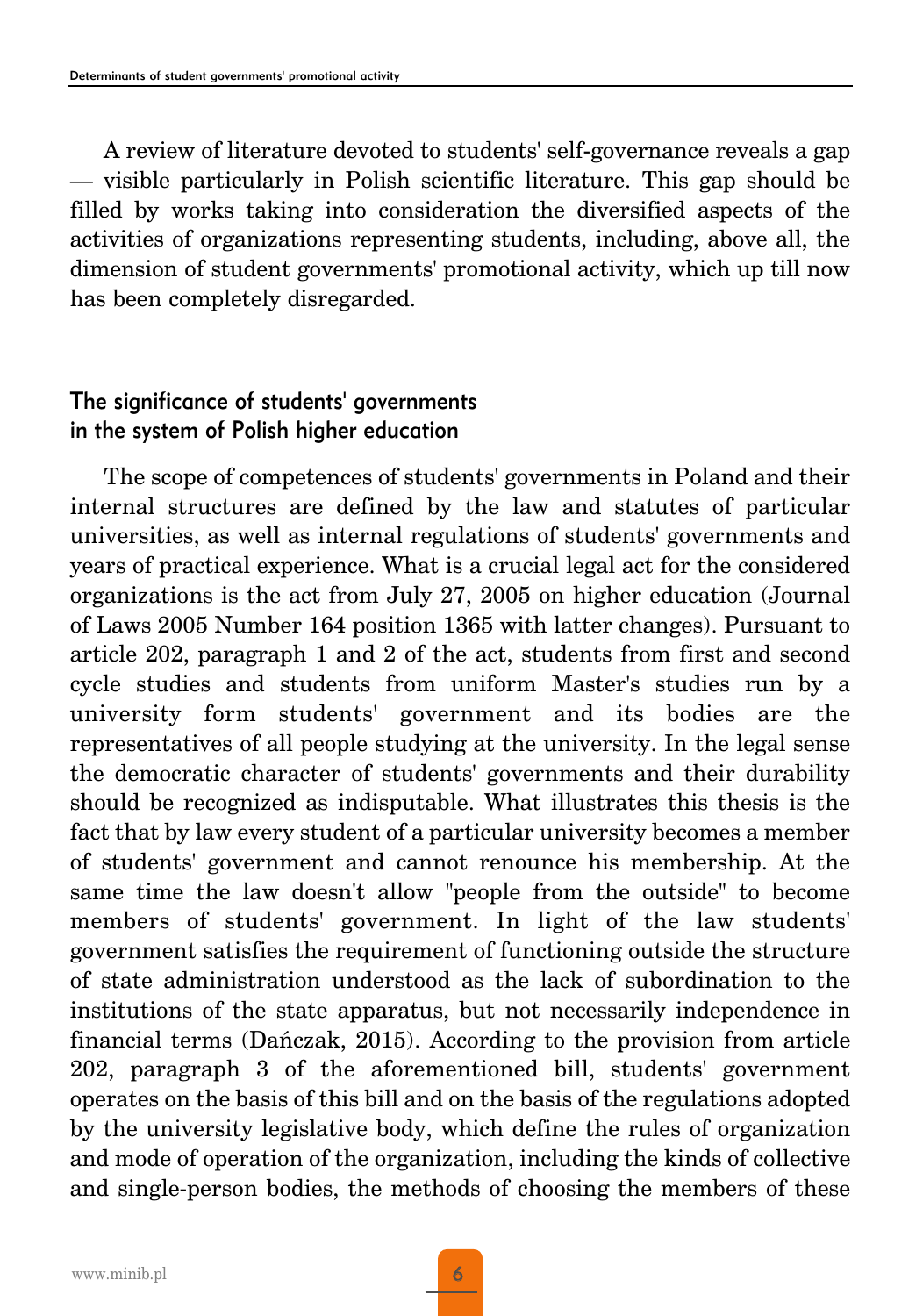bodies and scope of their competences. Moreover, every students' government operates according to the statute of a particular university.

In the academic dimension the broad spectrum of competences held by students' governments means that they have a real impact on the current functioning of universities and the directions of their development. Students' community, choosing their representatives for self-government bodies and further, university bodies, gives them a strong voice, which cannot be easily disregarded. The activity of self-governments supported by good communication with the closest environment (within a university), makes it possible to diligently represent students, efficiently defend their interests and to carry out many diversified projects of a social, cultural, didactic and scientific character. The activity of students' governments in practice often goes beyond the university buildings, exerting a strong influence on the local community — not just in the educational aspect (by encouraging the students of high schools to study at a particular university), but also in other, highly diversified dimensions, dimensions important for the local communities (numerous students' governments get engaged in, among others, charitable activity, supporting orphanages and hospices in their area).

In the system of higher education which currently exists in Poland, students' governments are an inseparable part of the academic community, playing an important role in its proper functioning. A range of competences assigned to these organizations brings not just privileges to their members, but above all responsibility for students that they represent and the duty to uphold their rights, look after their interests and development. What is also important is the influence of the activity of students' governments on the image of a university formed in their environment.

## The complexity of student governments' promotional activity

As has already been pointed out, the functioning of students' governments has its unique character, which up till now hasn't been thoroughly investigated in scientific literature concerning marketing. For this reason it is reasonable to make an attempt to identify elements influencing the effects of promotional activities of the considered academic organizations.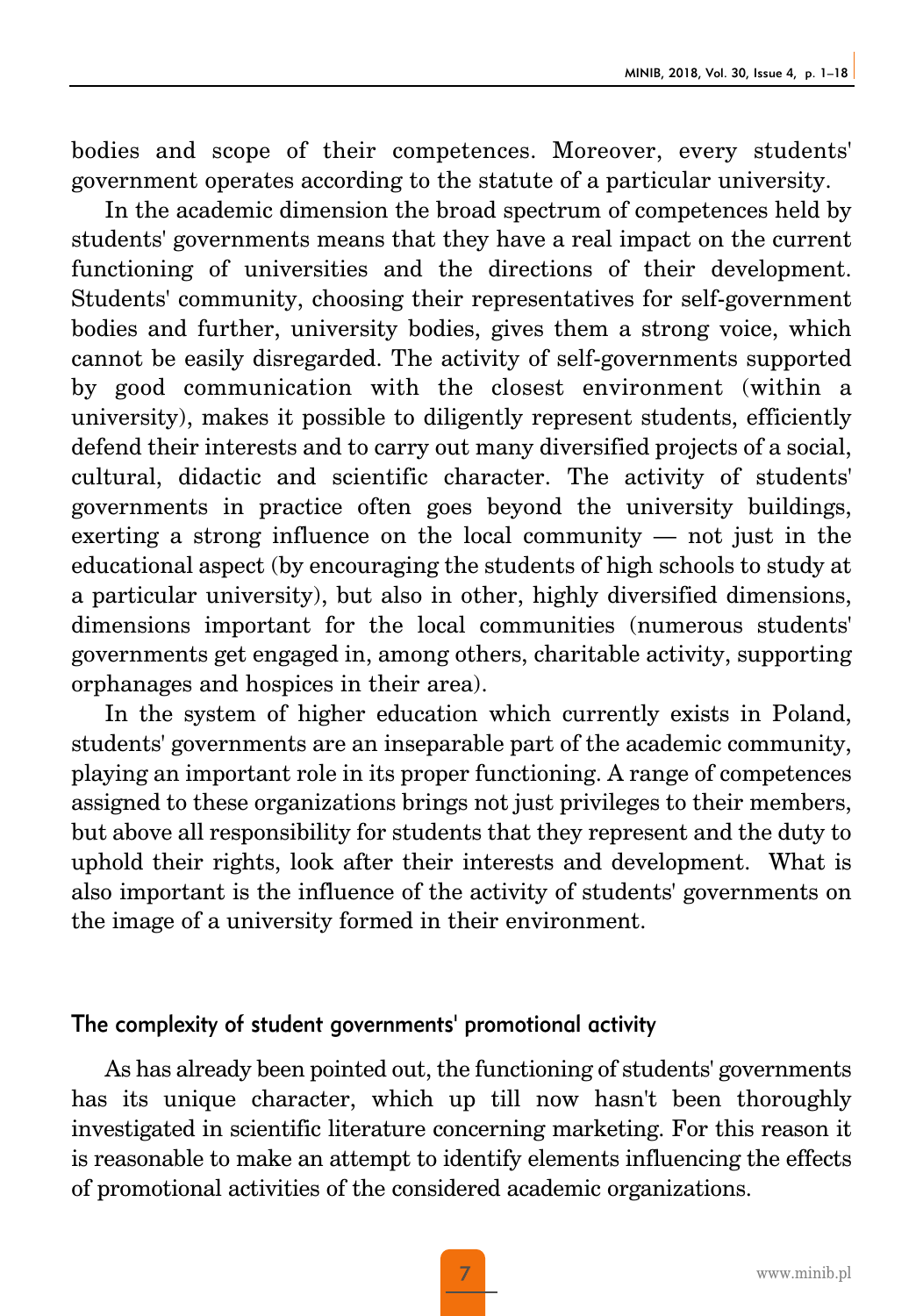On the basis of the observations that have been made and on the basis of gathered experiences, the basic determinants of the results of student governments' promotional activity can be illustrated with a triad covering: (1) people — self-government members and people cooperating with them (2) system of communication with the environment — both closer and further environment, (3) financial resources (picture. 1).





Source: Own materials.

The scope and creativity of promotional activities depend to a large extent on the approach and the potential of people associated with the selfgovernment. What is crucial in the context of the efficiency of human resources is in what way organization members understand the organization's mission and vision, as well as the specific character of its operation. Also, the internal motivation for engagement in the academic community is important. In this respect it is possible to attribute students working in self-governments to one of a few groups — just as done in table 1. Such distinction of groups constitutes an effect of the authors' own observations conducted among the members of the self-government of one of Polish universities. Future research should show, whether the proposed categories of student types have a universal dimension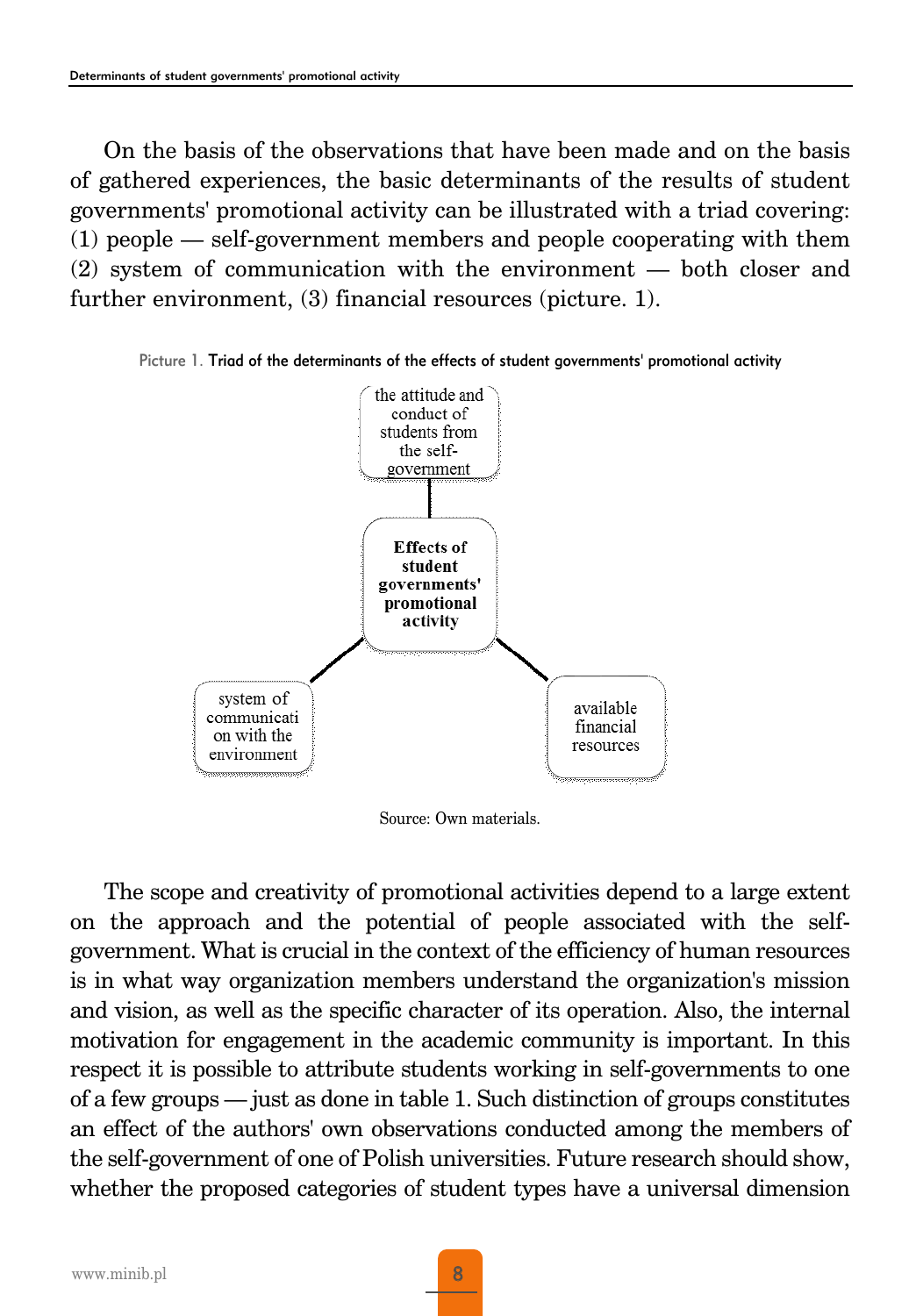reflected by the academic organizations of other universities.

The table shows that motivation to start work for a self-government and a community may differ a lot in character — starting from positive reasons, like in case of people described as "idealists" and "visionaries" and ending with negative, selfish motivation in case of "careerists" and "celebrities". In this respect it is worth noting that students' active participation in the works of self-governments may constitute a process bringing benefits not just to organizations representing the student community, but also to the individuals engaging in this activity. It is because students' government should be regarded as a personality-forming institution (Urbański, 2012). However, a self-government to properly develop individuals requires from them displaying the desired (above all, positive and selfless) motivation.

| Type                                   | <b>Description</b>                                                                                                                                                       |
|----------------------------------------|--------------------------------------------------------------------------------------------------------------------------------------------------------------------------|
| Idealist                               | understands the essence of students' self-government and wants to implement it as a<br>duty towards the academic community                                               |
| Visionary                              | has a sense of particular mission and vision he wants to materialize by means of work<br>in a self-government                                                            |
| Collector of experiences               | he treats work for a self-government as a possibility of expanding experiences gained<br>during studies, which may be valuable in future professional life               |
| Careerist<br>- "born" leader           | strives to lead — no matter whom, or what; in a self-government he focuses on climbing<br>up the ladder; he cares mainly about new contacts and positions                |
| Celebrity                              | wants to become a university "celebrity"; such a student wants to be known well and to<br>meet the "elites"                                                              |
| Sympathizer                            | a person who attended a meeting of student government's members once and stayed;<br>the person gets engaged in the work of the organization only rarely                  |
| Parasite                               | a student convinced that work for a self-government is supposed to bring him material<br>benefits; such a person is the contradiction of an "idealist"                   |
| Friend of a self-<br>government member | makes the assumption that if his friends work for a self-government, he should do it<br>too; often he doesn't have a different concept for using the time of his studies |
| Malcontent                             | Constantly criticizes the activities of an organization and its members; such criticism is<br>his only motivation to remain among students from self-government          |

Table 1. Typology of people engaging in promotional activity of students' governments

### from the perspective of motivation

Source: Own materials.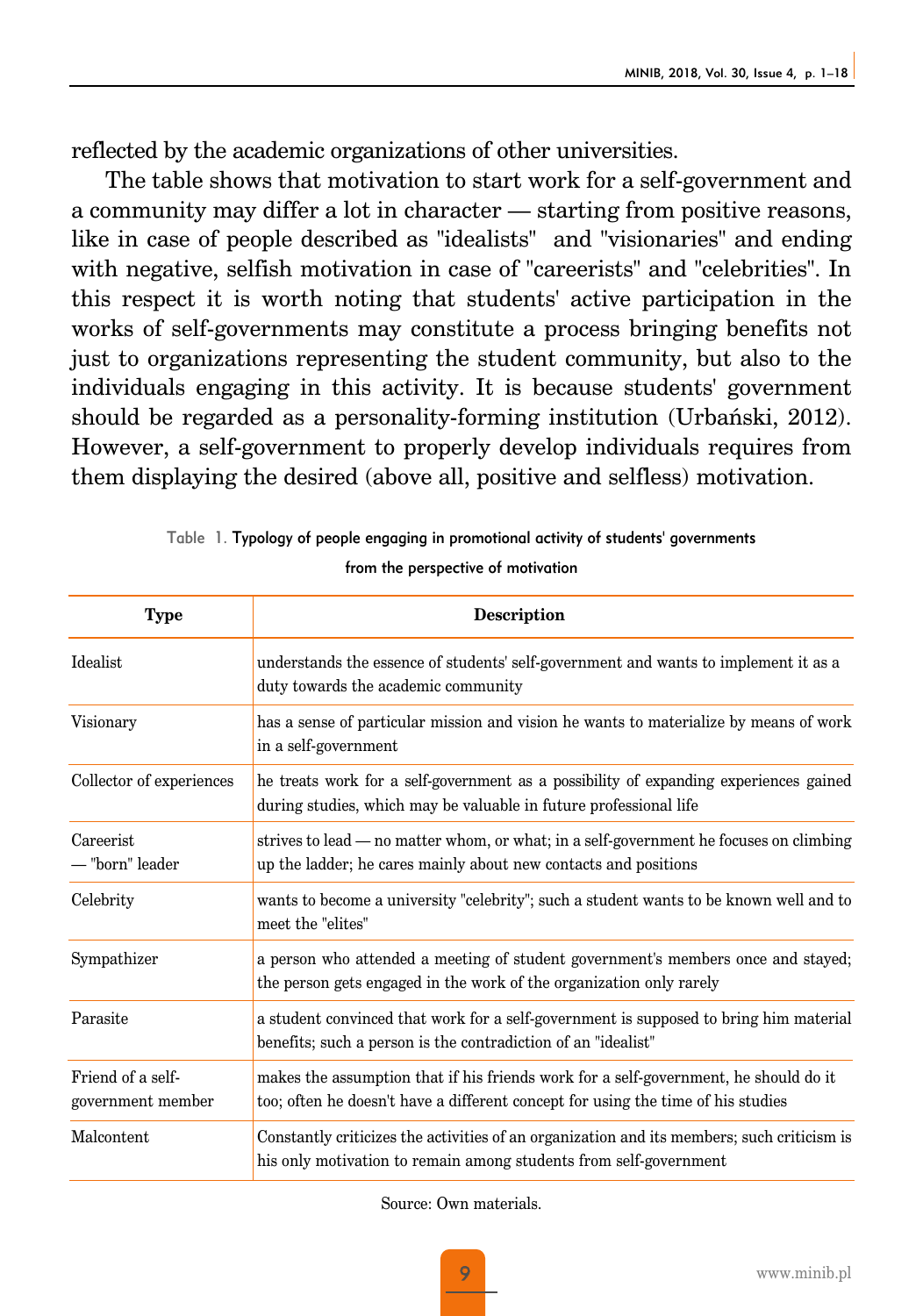In the context of human resources an important determinant of the effects of self-governments' promotional activity is deciding who will manage the marketing activities of an organization — who will take care of planning such activities (among others, defining strategic, operational goals), organize daily work, motivate the team and check the achieved results. Practice shows that in students' governments of Polish universities these tasks are usually handled by persons assigned to one of the commissions (sections) of the organization usually called "Commission for promotional matters".

Another element of the distinguished triad is the system of communication of students' governments with various groups in closer and further environment. It is formed above all by the used communication instruments, as well as the conveyed contents. It is these contents that shape the image of an organization determining cooperation with students, other university employees, as well as people from the outside. What should be the main determinant in the dimension of communication is clear specification of the identity of a self-government and later making all members of the organization realize in what way its image should be presented in the environment. Groups that a self-government interacts with are diversified, that's why messages addressed to each of these groups should focus on different aspects (tab. 2). Thus, it is necessary to define the recipients of promotional activities and precisely determine the content of messages addressed to them.

Regardless of the goals and character of promotional activities taken up by students' governments, students should always be in the centre of attention. Communicating with various groups from the environment should lead to satisfying the needs of people studying at a particular university — as the final effect. In this context it is necessary to mention the necessity to particularly focus on those members of the academic community who until now haven't been the target of any offer, or promotional activities. It is necessary to be aware of the fact that the group which receives and processes the messages of the organization is limited and will never be equal to the total group of students of a given university. However, it is necessary to diversify the offer and the channels for conveying promotional messages to the maximum degree — in order to attract the attention of as many students as possible to the activities of self-governments.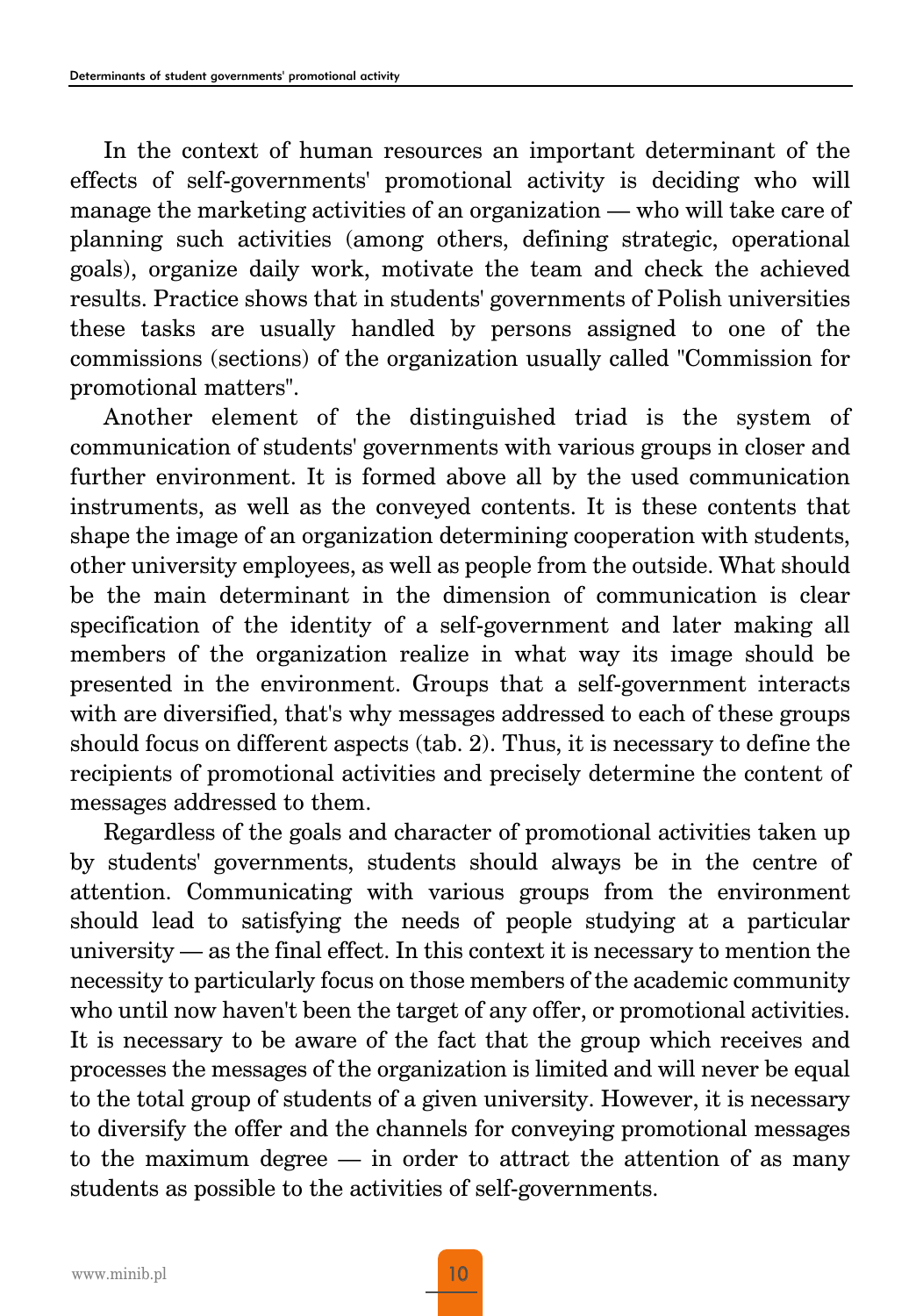## Table 2. Main contents conveyed in the process of communication with groups in the environment of students' governments

| Groups in the environment                           | Contents conveyed in the process of marketing communication                                                                                                                                                                                                                                                                                                                                                      |
|-----------------------------------------------------|------------------------------------------------------------------------------------------------------------------------------------------------------------------------------------------------------------------------------------------------------------------------------------------------------------------------------------------------------------------------------------------------------------------|
| All students                                        | the ability of self-government to work for the benefit of the student<br>community; support for solving disputes between students and lecturers,<br>as well as university authorities; consulting in case of lack of knowledge<br>of regulations concerning studies; broad and attractive possibilities of<br>participating in diversified self-government projects                                              |
| Potential new members of an organization            | self-government is an organization open to new members, it is characterized<br>by: positive atmosphere, good organizational culture, efficient motivation<br>system, friendly approach to persons participating in work of the<br>organization; there are numerous opportunities for development, including<br>expanding your interests and implementing your own ideas                                          |
| Graduates                                           | great significance of maintaining stable and strong relations which have<br>already graduated from a given university for the current students; pride<br>of being a member of an aspiring group of former students, appreciated<br>in the environment (by local community and employers)                                                                                                                         |
| University authorities                              | carrying out statutory tasks of self-government associated with the functioning<br>of a university in a responsible and efficient way; popularization of a university<br>by means of the biggest projects (among others, student festivals called<br>"juwenalia") — building a recognizable and positive image of the university                                                                                 |
| Academic teachers and<br>other university employees | self-government plays a positive role in the life of the academic<br>community; organization of events dedicated to not just students, but<br>also university employees by the self-government                                                                                                                                                                                                                   |
| Other student organizations                         | self-government eagerly cooperates and supports the activities of all<br>organizations gathering students - both in the internal dimension<br>(science clubs, academic governments etc.), and in the external<br>dimension (e.g. students' governments of other universities, Parliament<br>of Students of the Republic of Poland)                                                                               |
| Sponsors and partners                               | the ability of a self-government - as an organization enjoying trust<br>among students - to efficiently convey in the academic community<br>information about sponsors' products; cooperation with a self-<br>government may become for market entities an important activity from<br>the area of public relations $-$ as it is a symptom of support for young,<br>creative people, as well as local communities |

Źródło: opracowanie własne.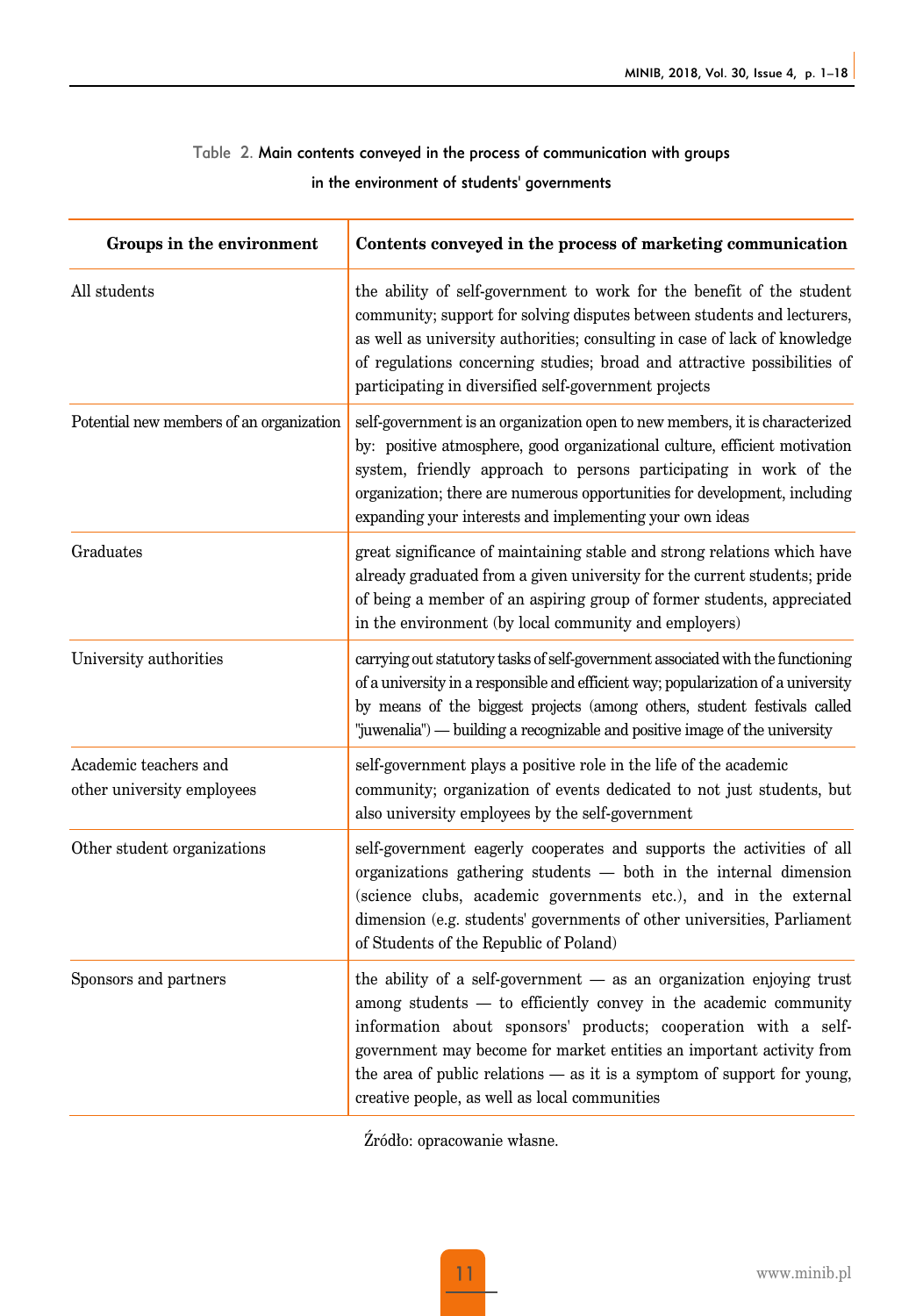The last of the distinguished three basic determinants of the promotional activity of students' governments are financial resources that they have at their disposal. The size of these resources is to a large extent shaped by the two remaining elements of the triad, that is, the efficiency of activity of people engaging in the works of a self-government, as well as the efficiency of communicating with the environment. Financial resources that students' organizations have at their disposal come mainly from subsidies granted by university authorities, as well as money paid by sponsors. Students have to actively strive to maximize funds from these sources.

Apart from the elements included in the proposed triad, it is necessary to mention a few other important aspects which determine the effects of promotional activity. Just as in the activity of every organization, also in case of students' self-governments the crucial issue is coherence and consistency in carrying out marketing ventures. In case of academic organizations continuing the started works over many years constitutes a major challenge, as the personal composition of a student government due to limited duration of studies — is subject to frequent modifications. That's why it is necessary to make sure that people who join an organization for the first time immediately learn about the organization's mission, vision, adopted long-term goals and pursued values.

What is important for every student government is the choice of appropriate — in the context of maximum usefulness for the implementation of adopted goals — instruments of communication. Moreover, it is important to determine with regard to which groups of recipients particular instruments will be used. Self-governments usually communicate with their environment by means of:

- $\bullet$  an official website of the organization (created within the website of a given university, or a separate website),
- official profiles of the organization on social media portals  $-$  such as, among others, *Facebook*, *Twitter*, *Instagram*,
- <sup>z</sup> official channel on *You Tube*,
- printed advertising among others, calendars, leaflets, posters,
- <sup>z</sup> promotional merchandise among others, stationery, lanyards, USB drives,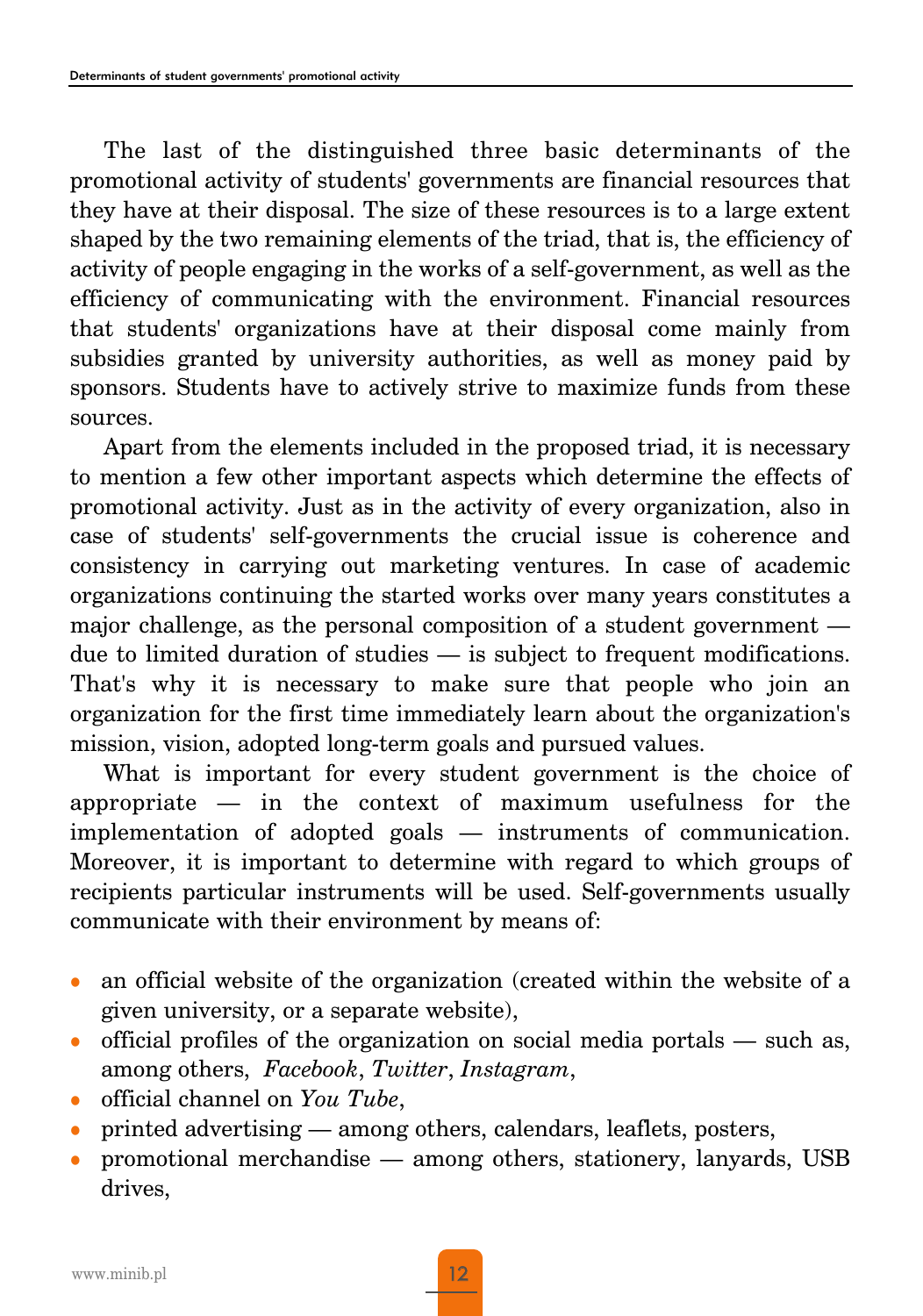- $\bullet$  own media magazines (printed, or electronic magazines), academic radio and television,
- <sup>z</sup> partners' media newspapers, magazines, local radio stations, or local tv stations cooperating with a student organization,
- information boards (display cabinets) of the organization,
- organizations' headquarters.

Due to the fact that the main idea behind the functioning of selfgovernments is activity associated with work for the academic community and students are the main targets of contents conveyed to the environment, it is necessary to conduct transparent informational activity showing in it how students' needs are satisfied. For example, if the legislative body of a self-government makes a decision to present to the provost a petition for assigning rooms for science clubs, it is necessary to immediately publish a scan of this petition and to inform the student community about the provost's decision. The greater the number of such actions, the greater the conviction among students that their self-government is really working for their benefit. If there is no such exchange of information and communication takes place only among the bodies of a self-government and university authorities and if it's not available for the whole community, the view of self-government's activity will remain in the sphere of speculations, which will have a negative impact on the image of an organization.

## Summary

The subject of promotion in case of student governments are diversified initiatives taken up by these organizations (e.g. mediation in search for work for students, or finding accommodation for students), as well as the products of these actions (e.g. cultural events). These initiatives and products may be targeted at both people associated directly with a university (students, graduates, employees and authorities), and outsiders (high school pupils, sponsors, journalists, local community). However, regardless of their character, these initiatives should be always accompanied by efficient marketing support. Thus, the dimension of promotional activity of students' governments is complex and should be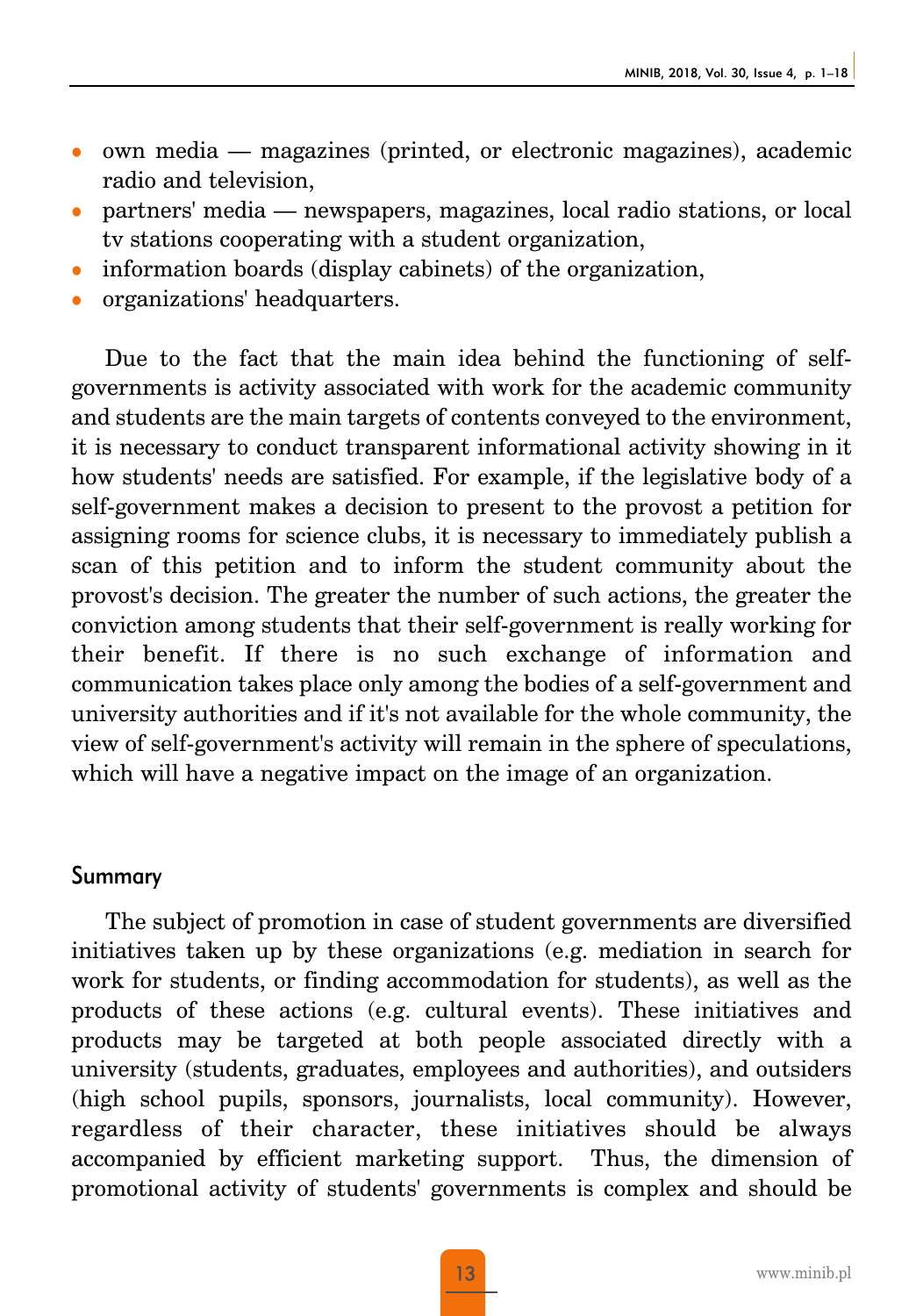considered from the perspective of multiple aspects. The deliberations contained in this work point to possible areas for analysis.

The attitude and engagement of students, an organization's system of communication with the environment, as well as financial resources have been named as the main determinants of the promotional activity of students' self-governments. However, attributing to them primary importance is authors' subjective approach arising from their observations and gained experiences and perhaps in further papers based on the research conducted by other researchers, the proposed triad will be expanded to further, important conditions — such as e.g.: missions, visions and strategic goals of self-governments; scope and strength of relations of an organization with various groups of stakeholders; formal position of a particular self-government in the structure of a university. Thus, it is necessary to be aware of the fact that taking into consideration in deliberations only three groups of determinants of the effects of student governments' promotional activities constitutes a narrow, limited approach, which in future scientific papers may be expanded.

The conditions identified in the work — in the applicatory dimension may turn out to be helpful for people responsible for the promotional activity of organizations gathering students. At the same time in the exploratory aspect the presented conclusions may constitute a basis for designing future research on the marketing activity of student governments — among others, in the dimension of formulating the research problems, forming hypotheses, building measurement instruments. Such research is necessary due to the identified gap in literature, as well as the highlighted specific character of the functioning of student governments. It is because in case of these organizations a simple transfer of tested marketing practices worked out by market entities, thoroughly investigated and discussed by scientists, is not possible.

## Przypisy

<sup>&</sup>lt;sup>1</sup> In the article the terms "promotion" and "marketing communication" are treated as synonymous. Literature on the subject may point to differences between these two terms (among others, Wiktor. 2001), but in the context of the level of generality of deliberations in this work, it doesn't make sense to distinguish between these two terms. <sup>2</sup> The author of the diploma thesis defended in 2016 at the Faculty of Management of Rzeszów University of Technology is mgr Justyna Bryk and the thesis advisor was dr Marcin Gębarowski.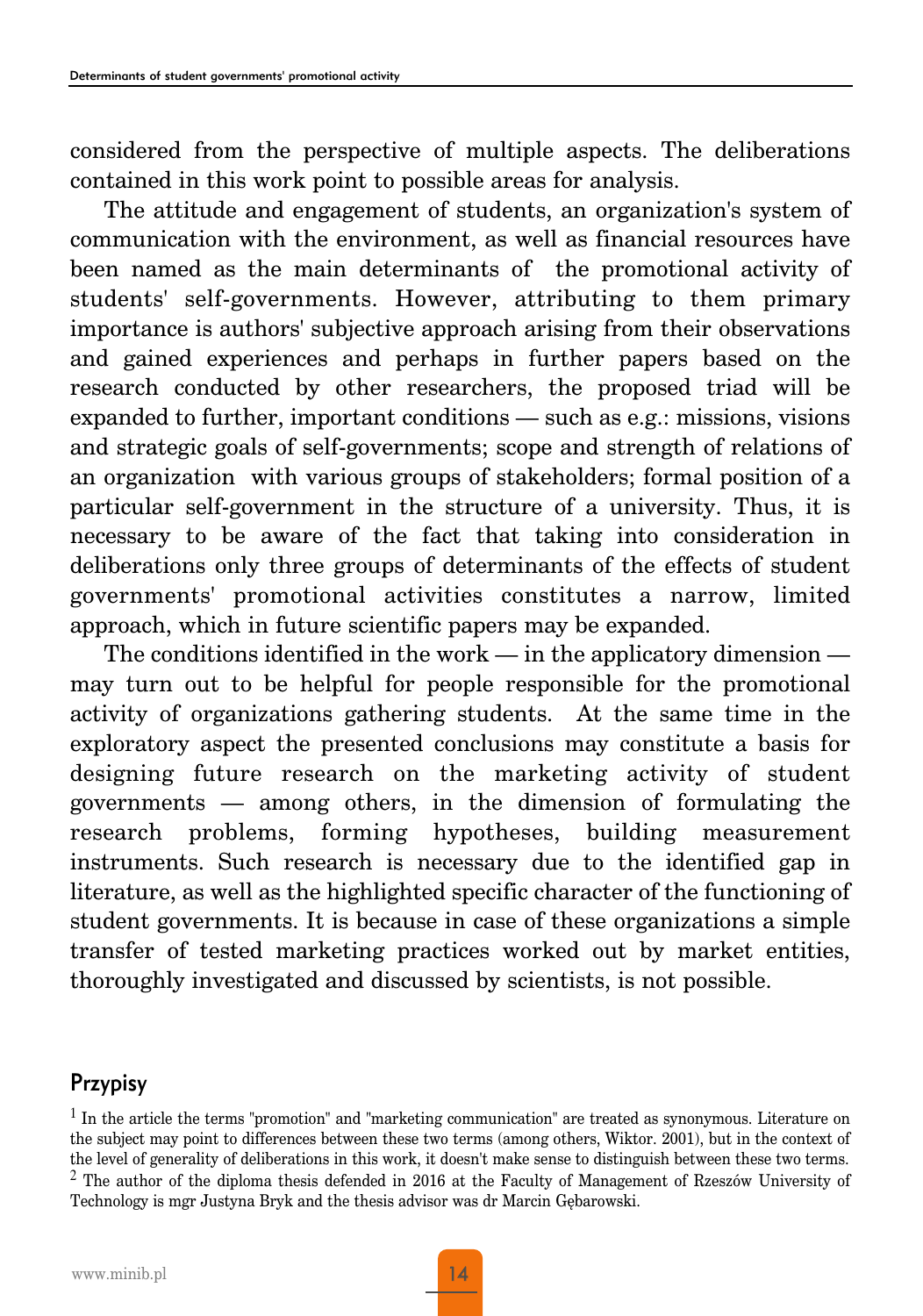## Literature

- 1. Abrahamowicz, D. (1988). College involvement, perceptions, and satisfaction: A study of membership in student organizations. *Journal of College Student Development*, *29* (3), 233–238.
- 2. Alimbekova, A.A., Bakyt, A.Z., Kyyakbaeva, U.K., Suranshieva, M.K. (2015). Leadership Development University Students in the Activities of Student Government. *Procedia — Social and Behavioral Sciences*, *197*, 2131–2136.
- 3. Antonowicz, D. Pinheiro, R., Smużewska, M. (2014). The changing role of students' representation in Poland: an historical appraisal. *Studies in Higher Education*, *39* (3), 470–484.
- 4. Bielecki, P. (red.) (2010). *Rola studentów w zarz, ądzaniu szkołą wyższą*. Warszawa: Oficyna Wydawnicza SGH.
- 5. Centek, B. (2016). "Niech sobie piszą…", działalność wydawnicza Samorządu Studenckiego Katolickiego Uniwersytetu Lubelskiego w ostatniej dekadzie PRL. *Folia Toruniensia*, *16*, 9–34.
- 6. Dańczak, P. (2015). Wybrane aspekty udziału organizacji społecznej w postępowaniach dotyczących indywidualnych spraw studentów i doktorantów. *Acta Universitatis Lodziensis. Folia Iuridica*, *75*, 89–98.
- 7. Dorozhkin, E.M., Zaitseva, E.V., Tatarskikh, B.Y. (2016). Impact of student government bodies on students' professional development. *Mathematics Education*, *11* (7), 2666–2677.
- 8. Fendrich, J.M., Turner, R.W. (1989). The Transition from Student to Adult Politics. *Social Forces*, *67* (4), 1049–1057.
- 9. Golden, D.C., Schwartz, H.L. (1994). Building an ethical and effective relationship with student government leaders. *New Directions for Student Services*, 1994 (66), 19–30.
- 10. Grzonka, P. (2012). Struktura i funkcjonowanie samorządu studenckiego na przykładzie Uniwersytetu Śląskiego w Katowicach. W: A. Turska-Kawa (red.), *Polityka w opinii młodych. Idee–Instytucje–Obywatele* (s. 183–200). Katowice: Uniwersytet Śląski w Katowicach.
- 11. Krashchenko, Y., Sorokina, H., Degtyarova, I. (2017). The Conditions of Adaptation of "Internally Displaced Persons" to University Environment by Means of Students' Self-Government. *Studia Warmińskie*, *54*, 385–393.
- 12. Lewis, K.M., Rice, T.W. (2005). Voter Turnout in Undergraduate Student Government Elections. *PS: Political Science and Politics*, *38* (4), 723–729.
- 13. Lizzio, A., Wilson, K. (2009). Student participation in university governance: the role conceptions and sense of efficacy of student representatives on departmental committees. *Studies in Higher Education*, *34* (1), 69–84.
- 14. May, W.P. (2010). The History of Student Governance in Higher Education. *College Student Affairs Journal*, *28* (2), 207–220.
- 15. McFarland, D.A., Starmanns, C. (2009). Inside Student Government: The Variable Quality of High School Student Councils. *Teachers College Record*, *111* (1), 27–54.
- 16. Miller, C.D., Kraus, M. (2004). Participating but Not Leading: Women's Under-Representation in Student Government Leadership Positions. *College Student Journal*, *38* (3), 423–427.
- 17. Miller, M.T., Nadler, D.P. (red.) (2006). *Student Governance and Institutional Policy: Formation and Implementation*. Greenwich: Information Age Publishing.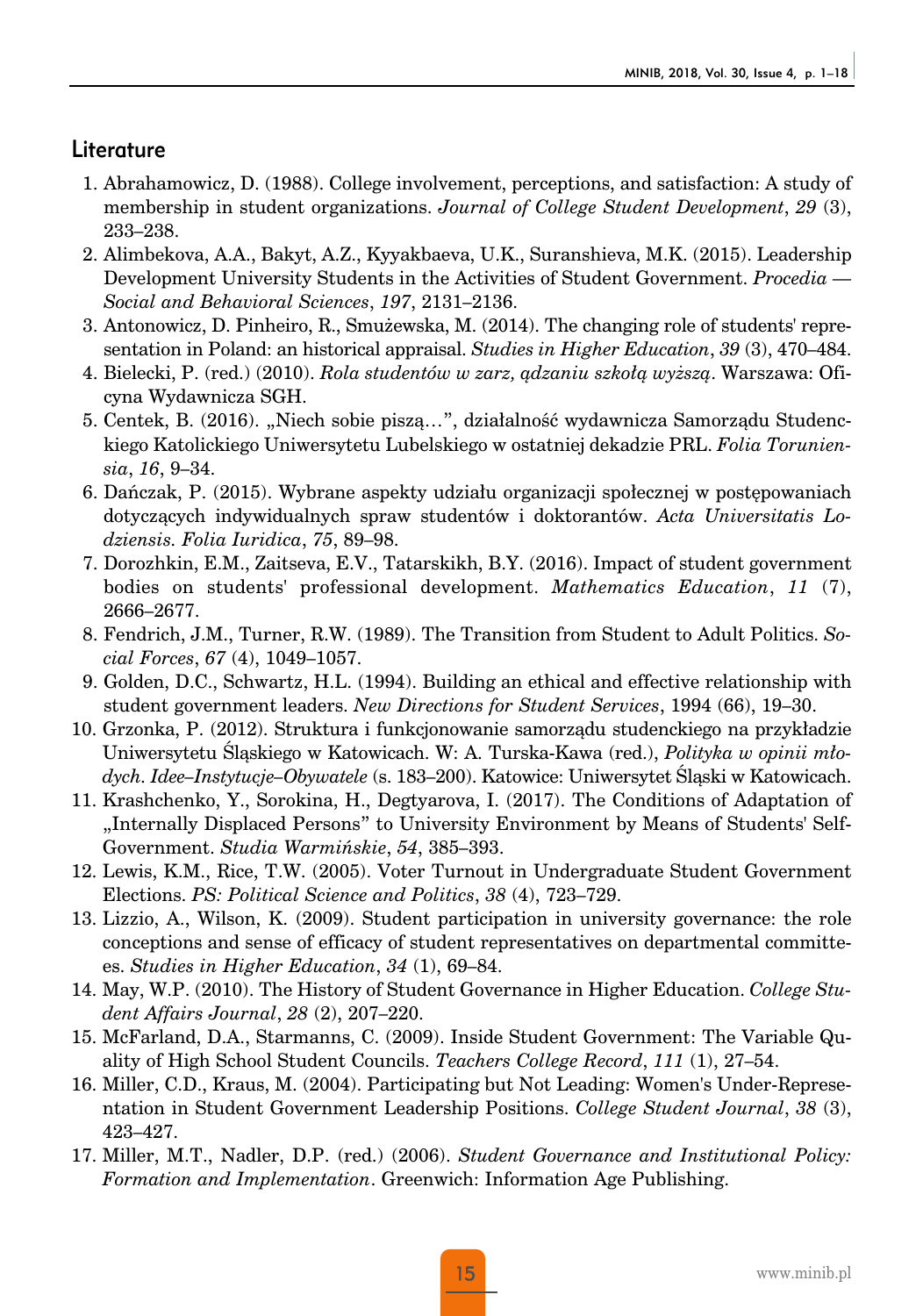- 18. Muś, A., Depta, A. (2017). Partycypacja studentów w życiu wspólnoty akademickiej na przykładzie Uniwersytetu Śląskiego w Katowicach. Raport z badań. Górnośląskie Studia Socjologiczne. *Seria Nowa*, 8, 202–2019.
- 19. Oxendine, B. (red.). (1997). *So You Want to Be President… How to Get Elected on Your Campus*. Gainesville: Oxendine Publishing.
- 20. Pabian, P., Minksová, L. (2013). Students in Higher Education Governance in Europe: Contrasts, commonalities and controversies. *Tertiary Education and Management*, *17* (3), 261–273.
- 21. Planas, A., Soler, P., Fullana, J., Pallisera, M., Vila, M. (2011). Student participation in university governance: the opinions of professors and students. *Studies in Higher Education*. *38* (4), 571–583.
- 22. Pustelnik, Z., Wołoch, J. (1976). *Samorząd studencki w teorii i praktyce: założenia oraz poglądy studentów na temat organizacji samorządowych*. Wrocław: Wydawnictwa Uniwersytetu Wrocławskiego.
- 23. Saha, L.J., Print, M. (2010). Student school elections and political engagement: A cradle of democracy? *International Journal of Educational Research*, 49, 22–32.
- 24. Terrell, M.C., Cuyjet, M.J. (red.) (1994). *Developing Student Government Leadership*. San Francisco: Jossey-Bass.
- 25. Tilton, S. (2008). Virtual polling data: A social network analysis on a student government election. *Webology*, *5* (4), 1–8.
- 26. Urbański, L. (2012). Procesy osobotwórcze w szkole wyższej. *Homines Hominibus*, 8, 43–76.
- 27. Wiktor, J.W. (2001). *Promocja: system komunikacji przedsiębiorstwa z rynkiem*. Warszawa: Wydawnictwo Naukowe PWN.

Publication financed with funds granted to the Faculty of Commodity Science and Product Management of Kraków University of Economics within subsidies for the maintenance of research potential.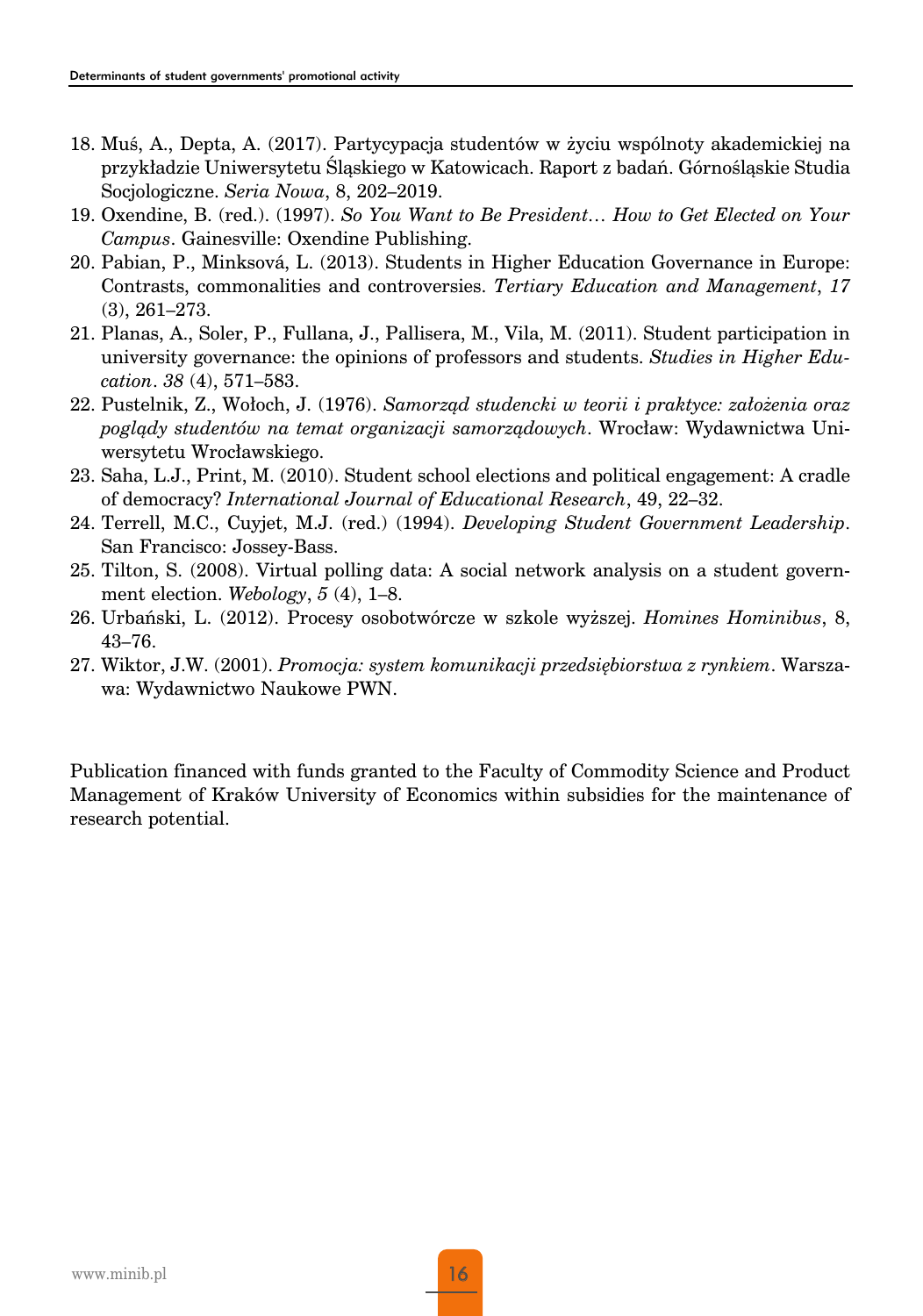mgr Justyna Bryk — graduate of the Faculty of Management of Rzeszów University of Technology, currently marketing and client service specialist in Studio Filmowe Fotoacc. During studies she devoted most of her time to activity in student organizations - such as Students' Government of Rzeszów University of Technology and Students' Science Club of Marketing Communication "Brief". She worked in them in various positions, among others, member of management and deputy chairman of Students' Government of Rzeszów University of Technology and the president of the Science club. She coordinated many cultural, entertainment, sports, charity and scientific projects. Her professional life is linked to marketing and her main professional interests are designing marketing strategies, including brand strategies.

dr hab. Marcin Gębarowski — currently assistant professor in the Department of Process Management of the Faculty of Commodity Science and Product Management of Kraków University of Economics. Earlier he studied at Rzeszów University of Technology and was an assistant professor in the Department of Marketing of the Faculty of Management at Rzeszów University of Technology. During studies he participated actively in the works of students' government and students' science clubs. For about a dozen years he has been dealing with the issues of marketing communication. In magazines and academic publications he has published almost 200 articles devoted to, among others, fairs, advertising and non-standard forms of promotion. He's an author, co-author, or editor of the following books: "Internet na usługach marketingu", "Nowoczesne formy promocji", "Marketing. Doświadczenia i trendy", "Współczesne targi. Skuteczne narzędzie komunikacji marketingowej", "Food Products Marketing: Concepts and Research", "B2B Relationship Marketing Management in Trade Fair Activity").